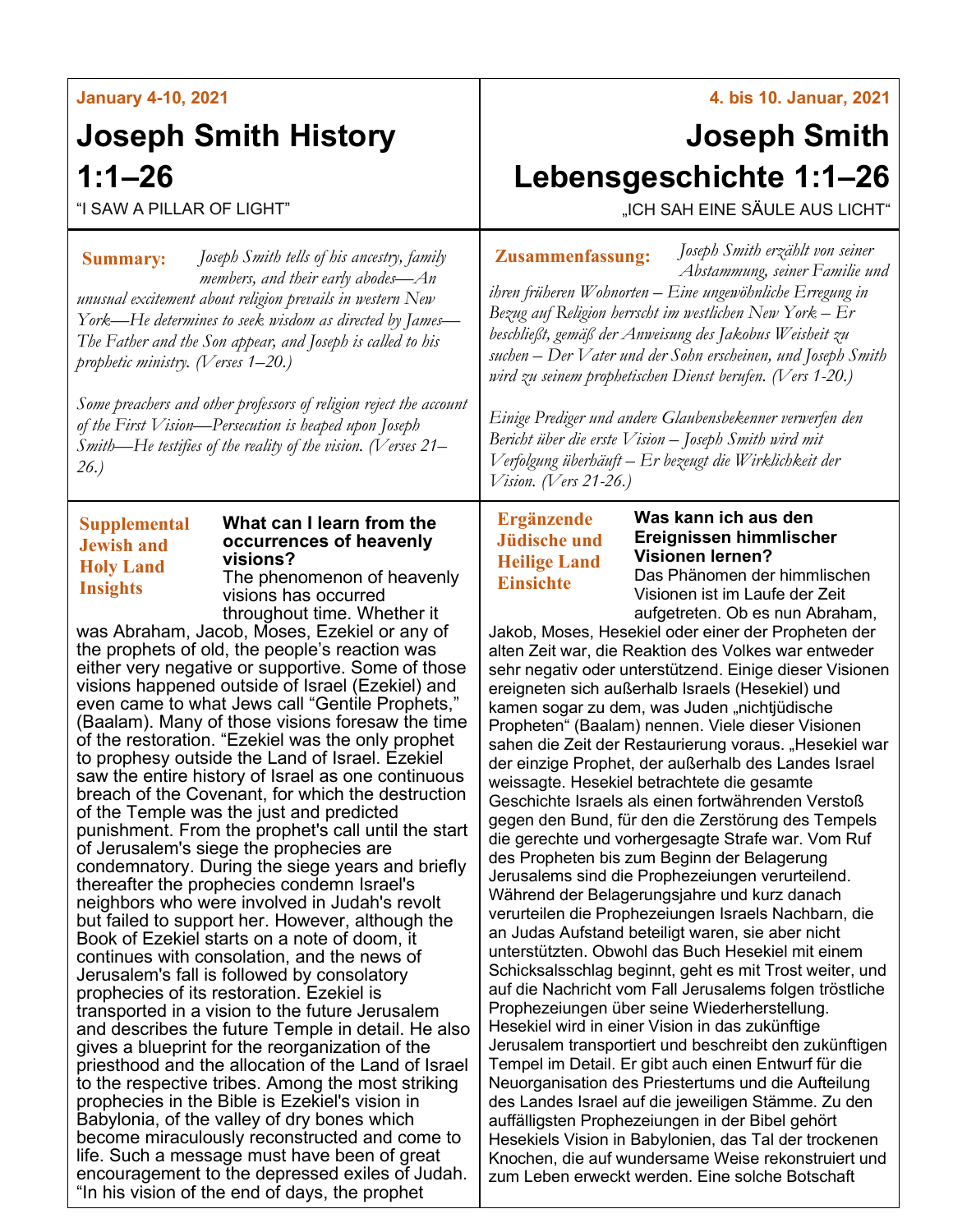| Zechariah foretells that all the nations of the<br>world will assemble for the festival of Sukkot in<br>Jerusalem to worship God."<br>(Encyclopedia Judaica Jr.)                                                                                                                                                                                                                                                                                                                                                                                                                                                                                                                                                                                                                                                                                                                                                                                                                                                                                                                                                                                                                                                                                                                                                                                | muss die depressiven Verbannten Judas sehr ermutigt<br>haben. "In seiner Vision vom Ende der Tage sagt der<br>Prophet Sacharja voraus, dass sich alle Nationen der<br>Welt zum Fest von Sukkot in Jerusalem versammeln<br>werden, um Gott anzubeten."<br>(Enzyklopädie Judaica Jr.)                                                                                                                                                                                                                                                                                                                                                                                                                                                                                                                                                                                                                                                                                                                                                                                                                                                                                                                                                                                                                                                                                                                                                                                                         |
|-------------------------------------------------------------------------------------------------------------------------------------------------------------------------------------------------------------------------------------------------------------------------------------------------------------------------------------------------------------------------------------------------------------------------------------------------------------------------------------------------------------------------------------------------------------------------------------------------------------------------------------------------------------------------------------------------------------------------------------------------------------------------------------------------------------------------------------------------------------------------------------------------------------------------------------------------------------------------------------------------------------------------------------------------------------------------------------------------------------------------------------------------------------------------------------------------------------------------------------------------------------------------------------------------------------------------------------------------|---------------------------------------------------------------------------------------------------------------------------------------------------------------------------------------------------------------------------------------------------------------------------------------------------------------------------------------------------------------------------------------------------------------------------------------------------------------------------------------------------------------------------------------------------------------------------------------------------------------------------------------------------------------------------------------------------------------------------------------------------------------------------------------------------------------------------------------------------------------------------------------------------------------------------------------------------------------------------------------------------------------------------------------------------------------------------------------------------------------------------------------------------------------------------------------------------------------------------------------------------------------------------------------------------------------------------------------------------------------------------------------------------------------------------------------------------------------------------------------------|
| What causes heavenly visions to cease?<br>When visions and revelations were interrupted for<br>a time, because the people were not worthy to<br>accept such divine manifestations, their<br>importance faded and hope for future revelation<br>diminished. "Dreams have fascinated people<br>through the ages. The Biblical view was that<br>dreams are divine communication-events<br>transpiring on a supernatural plane. Thus,<br>dreams were regarded as omens, which could be<br>interpreted only by visionaries or prophets, who<br>were in touch with this 'divine dimension.' In the<br>Bible, 'dreamer,' 'prophet,' and 'magician' are<br>related terms." (Encyclopedia Judaica Jr.)                                                                                                                                                                                                                                                                                                                                                                                                                                                                                                                                                                                                                                                   | Was lässt himmlische Visionen aufhören?<br>Als Visionen und Offenbarungen eine Zeit lang<br>unterbrochen wurden, weil die Menschen es nicht<br>wert waren, solche göttlichen Manifestationen zu<br>akzeptieren, schwand ihre Bedeutung und die<br>Hoffnung auf zukünftige Offenbarungen nahm ab.<br>"Träume haben die Menschen seit jeher fasziniert.<br>Die biblische Ansicht war, dass Träume göttliche<br>Kommunikationsereignisse sind, die sich auf einer<br>übernatürlichen Ebene abspielen. Daher wurden<br>Träume als Vorzeichen angesehen, die nur von<br>Visionären oder Propheten interpretiert werden<br>konnten, die mit dieser "göttlichen Dimension" in<br>Kontakt standen. In der Bibel sind "Träumer",<br>"Prophet" und "Magier" verwandte Begriffe."<br>(Enzyklopädie Judaica Jr.)                                                                                                                                                                                                                                                                                                                                                                                                                                                                                                                                                                                                                                                                                        |
| What differentiates heavenly dreams from<br>normal dreams?<br>The Biblical accounts of Joseph and Daniel have<br>a great basis in dreams. Some irritated family or<br>friends, and others brought redemption, as well<br>as condemnation, of people in the lands where<br>they lived. For many Moslems, Mohammed is<br>called a Prophet although he apparently never<br>claimed to be one. His writings did not particularly<br>predict the future because he still held the Bible<br>as he interpreted it to be as accurate. "From<br>about 610 C.E. Muhammad claimed to have<br>visions and to have been commanded, as<br>messenger of God [Allah] to recite certain verses<br>which came to his mind. In order too win over the<br>Arabs to his new religion Muhammad realized<br>that his appeal would have to be national and not<br>aligned to either the Christianity of Byzantium or<br>the Judaism of Babylonia. The holy book of<br>Islam, the Koran, soon attracted a small<br>community of devotees, and its message at this<br>time concentrated on God's goodness and<br>power, the return to God and final judgment, the<br>necessity for man to be humble and grateful to<br>God and to worship Him, and the obligation of<br>generosity and respect for the rights of the poor<br>and defenseless." (Encyclopedia Judaica Jr.) | Was unterscheidet himmlische Träume von<br>normalen Träumen?<br>Die biblischen Berichte von Joseph und Daniel haben<br>eine großartige Grundlage in Träumen. Einige irritierten<br>Familienmitglieder oder Freunde, andere brachten<br>Erlösung und Verurteilung von Menschen in den<br>Ländern, in denen sie lebten. Für viele Moslems wird<br>Mohammed ein Prophet genannt, obwohl er<br>anscheinend nie behauptet hat, einer zu sein. Seine<br>Schriften sagten die Zukunft nicht besonders voraus,<br>weil er die Bibel immer noch so hielt, wie er sie als<br>genau interpretierte. Ab etwa 610 v. Chr. Behauptete<br>Muhammad, Visionen zu haben und als Gesandter<br>Gottes [Allah] geboten worden zu sein, bestimmte<br>Verse zu rezitieren, die ihm in den Sinn kamen. Um<br>auch die Araber für seine neue Religion zu gewinnen,<br>erkannte Mohammed, dass sein Appell national sein<br>musste und weder auf das Christentum von Byzanz<br>noch auf das Judentum von Babylonien ausgerichtet<br>sein musste. Das heilige Buch des Islam, der Koran,<br>zog bald eine kleine Gemeinschaft von Devotees an,<br>und seine Botschaft konzentrierte sich zu dieser Zeit<br>auf Gottes Güte und Kraft, die Rückkehr zu Gott und<br>das endgültige Gericht, die Notwendigkeit, dass der<br>Mensch Gott gegenüber demütig und dankbar ist und<br>Ihn anzubeten und die Verpflichtung zur Großzügigkeit<br>und Achtung der Rechte der Armen und Wehrlosen."<br>(Enzyklopädie Judaica Jr.) |
| What consistencies can I expect from heavenly<br>visions?<br>The prophecies of the "Colonization of America"<br>in the Book of Mormon echo the blessings,<br>prophecies and visions given to Joseph, son of<br>Jacob (Israel). The fascinating geographic<br>connection in his blessing is the term,                                                                                                                                                                                                                                                                                                                                                                                                                                                                                                                                                                                                                                                                                                                                                                                                                                                                                                                                                                                                                                            | Welche Übereinstimmungen kann ich von<br>himmlischen Visionen erwarten?<br>Die Prophezeiungen der "Kolonisierung Amerikas"<br>im Buch Mormon spiegeln die Segnungen,<br>Prophezeiungen und Visionen wider, die Joseph,<br>dem Sohn Jakobs (Israel), gegeben wurden. Die                                                                                                                                                                                                                                                                                                                                                                                                                                                                                                                                                                                                                                                                                                                                                                                                                                                                                                                                                                                                                                                                                                                                                                                                                     |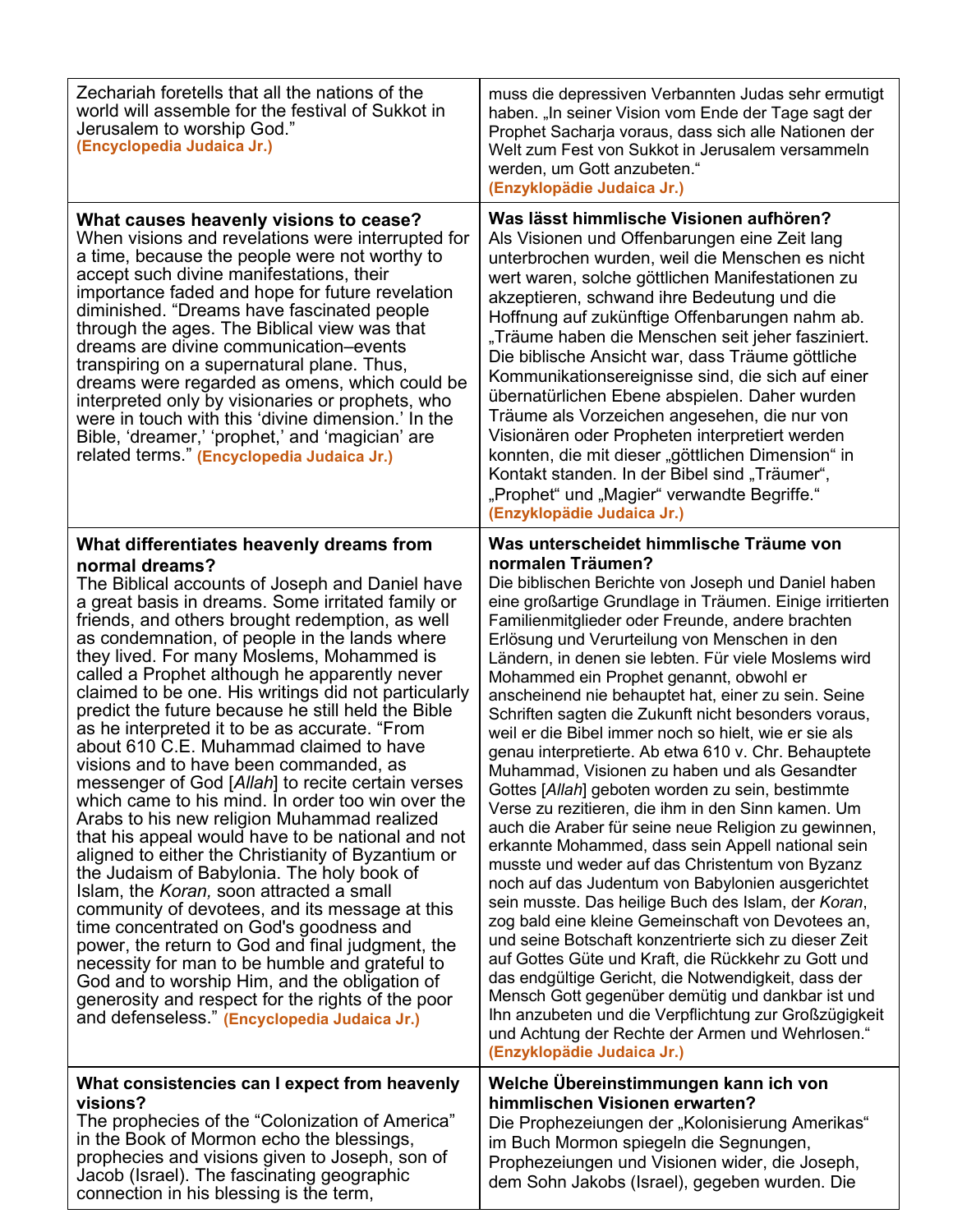"everlasting hills." Mountainous Israel is the "Crossroads of the East." On the other hand, Utah ("Tops of the Mountains" in the Navaho language) is the "Crossroads of the West." There are only two land masses on this planet that have a perpetual, unending range of mountains or "everlasting hills," Israel and USA. The connection to God's everlasting ways is also noted. "In the blessing given by Jacob to his son Joseph, the inheritance of America is foreshadowed and predicted in the following words: 'Joseph is a fruitful bough, even a fruitful bough by a well; whose branches run over the wall . . . The blessings of thy father have prevailed above the blessings of my progenitors unto the utmost bound of the everlasting hills: they shall be on the head of Joseph, and on the crown of the head of him that was separate from his brethren.' **(Genesis 49:26)" (Joseph Fielding Smith, Doctrines of Salvation Vol.3, Pg.68)**

#### **How do visions reveal the eternal order of heaven and earth?**

"Whenever God has called and authorized men to perform a work in any age or dispensation, it has been done by revelations, and not by mere impressions, or some undefinable, internal feelings, which leave the mind in uncertainty and doubt. Noah was called by the word of the Lord to be a preacher of righteousness, and to build an ark. Abraham, Lot, Isaac, Jacob and Joseph, were called by revelation to perform a great variety of duties. Moses and Aaron were called to the priest's office by the word of the great Jehovah. Seventy elders of Israel were called by revelation to assist Moses. Joshua was appointed by the word of the Lord through Moses to be his successor in leading Israel. The successors of Aaron were appointed to the priesthood by revelation. The Judges of Israel were called by visions, by angels and by the inspiration of the Spirit. Samuel was called by the voice of the Lord. And finally, all their officers, wise men and prophets, down to the days of Malachi, were called by new revelation." **(Orson Pratt Divine Authenticity of the Book of Mormon, No. 2 (1850), p.17)**

#### **How do Jews still anticipate future heavenly intervention?**

There are rabbinic suggestions of expected heaven-sent visitors that include a latter-day Messiah, Ben-Joseph, who will receive the keys of the gathering of Israel and restore temple

faszinierende geografische Verbindung in seinem Segen ist der Begriff "immerwährenden Hügel." Das bergige Israel ist die "Kreuzung des Ostens". Auf der anderen Seite ist Utah ("Gipfel der Berge" in der Sprache Navaho) die "Kreuzung des Westens". Es gibt nur zwei Landmassen auf diesem Planeten, die eine ewige, endlose Gebirgskette oder "immerwährenden Hügel" haben, Israel und die USA. Die Verbindung zu Gottes ewigen Wegen wird ebenfalls erwähnt. In dem Segen, den Jakob seinem Sohn Joseph gegeben hat, wird das Erbe Amerikas in den folgenden Worten vorhergesagt und vorhergesagt: 'Joseph ist ein fruchtbarer Ast, sogar ein fruchtbarer Ast durch einen Brunnen; deren Äste über die Mauer laufen. . . Die Segnungen deines Vaters haben sich über die Segnungen meiner Vorfahren bis an die äußerste Grenze der ewigen Hügel durchgesetzt: Sie werden auf dem Haupt Josephs und auf der Krone des Hauptes dessen sein, der von seinen Brüdern getrennt war**.**" **(Genesis 49:26)** "**(Joseph Fielding Smith, Doctrines of Salvation Vol.3, S. 68)**

#### **Wie offenbaren Visionen die ewige Ordnung von Himmel und Erde?**

"Wann immer Gott Menschen berufen und ermächtigt hat, ein Werk in irgendeinem Alter oder in jeder Evangeliumszeit auszuführen, wurde dies durch Offenbarungen und nicht durch bloße Eindrücke oder undefinierbare innere Gefühle getan, die den Geist in Unsicherheit und Zweifel versetzen. Noah wurde durch das Wort des Herrn berufen, ein Prediger der Gerechtigkeit zu sein und eine Arche zu bauen. Abraham, Lot, Isaak, Jakob und Joseph wurden durch Offenbarung dazu berufen, eine Vielzahl von Aufgaben zu erfüllen. Mose und Aaron wurden durch das Wort des großen Jehova in das Amt des Priesters gerufen. 70 Älteste Israels wurden durch Offenbarung gerufen, um Mose zu helfen. Josua wurde durch das Wort des Herrn durch Mose zu seinem Nachfolger bei der Führung Israels ernannt. Die Nachfolger Aarons wurden durch Offenbarung zum Priestertum ernannt. Die Richter Israels wurden durch Visionen, durch Engel und durch die Inspiration des Geistes berufen. Samuel wurde von der Stimme des Herrn gerufen. Und schließlich wurden alle ihre Offiziere, Weisen und Propheten bis in die Tage Malachis durch neue Offenbarung berufen." **(Orson Pratt Göttliche Authentizität des Buches Mormon, Nr. 2 (1850), S. 17)**

#### **Wie erwarten Juden noch zukünftige himmlische Interventionen?**

Es gibt rabbinische Vorschläge von erwarteten himmlischen Besuchern, darunter ein Messias der Letzten Tage, Ben-Joseph, der die Schlüssel für die Versammlung Israels erhalten und die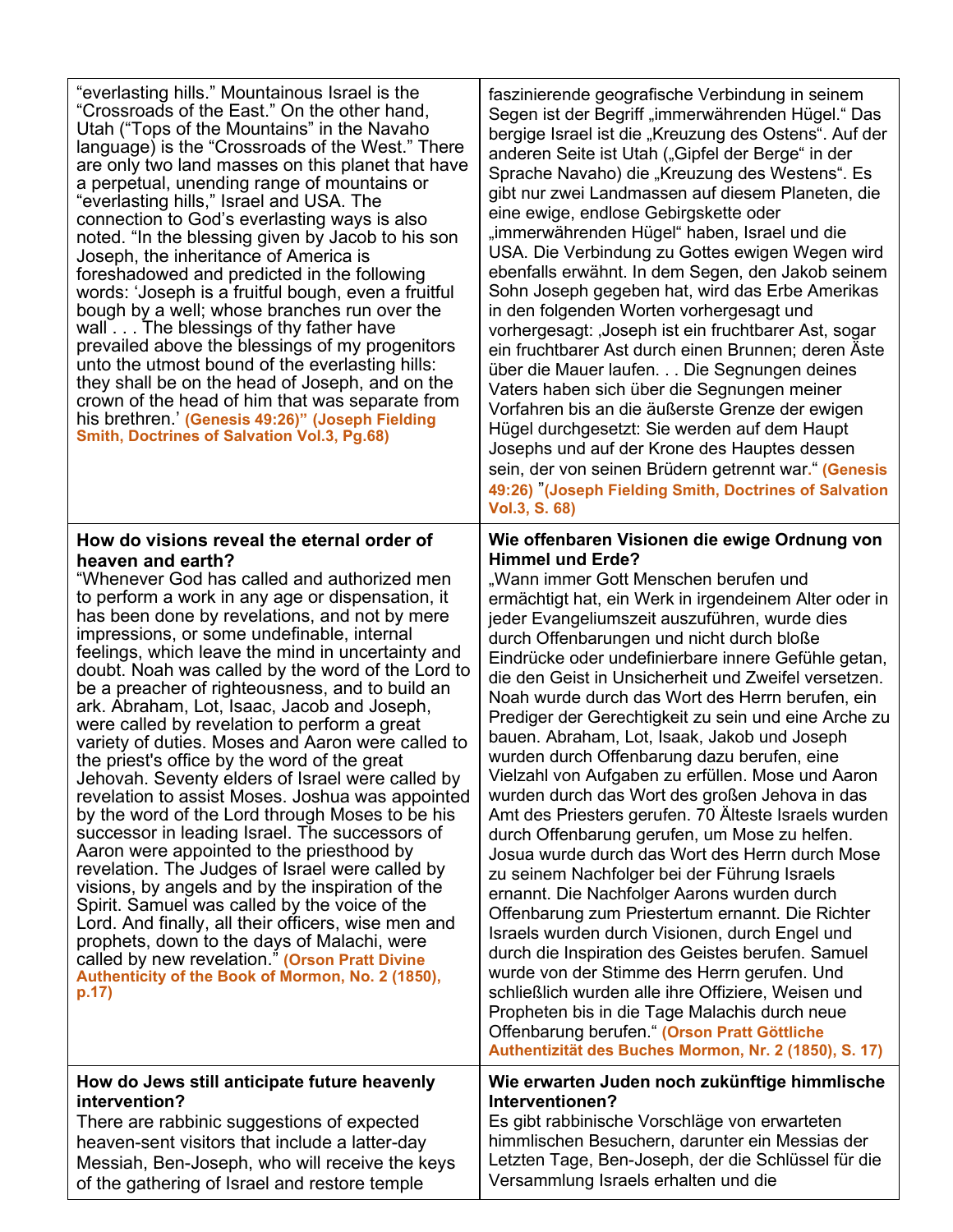worship. "According to the Talmud, the Messiah will be a descendant of the House of David and will be preceded by a secondary Messiah, from the House of Joseph . . ." **(Encyclopedia Judaica Jr.)** When the Chief Rabbi, Avraham HaKohen Kook (1865-1935),was appointed in Palestine (1919-1935), he was asked if the Jews could now build the Temple (destroyed since year 70 A.D.). His response was that the priestly rights were gone and referred to the great 11th and 12th century rabbis, Rashi (1040- 1105) as well as Moses Maimonides (1135-1204), they said, in effect, "We are waiting for a Messiah Ben-Joseph, to him will be given the keys of the gathering of Israel, he will restore Temple worship." There is a chiasmus here that memorializes ancient Joseph, who saved his family, yet they did not know who he was. Latterday Joseph is saving his brothers again, (more foreign aid goes to Israel from the U.S.A., the land of Joseph, than from all other countries combined) and they don't know that it is "Joseph." In the meridian of times there was "One" who saved us all – and still most people don't know it.

**How does history present itself as prophecy?** Anciently, when his brothers sought "foreign aid" from the Egyptians, their own brother, Joseph, was the "servant" to save them. First, he did so without revealing his true identity. When he finally revealed himself it was in humble family circumstance and he apparently prophesied that in latter days another Joseph would save his family again. From the Book of Mormon we find a reiteration of that prophecy: ". . . For behold, thou art the fruit of my loins; and I am a descendant of Joseph who was carried captive into Egypt. And great were the covenants of the Lord which he made unto Joseph. Wherefore, Joseph truly saw our day. And he obtained a promise of the Lord, that out of the fruit of his loins the Lord God would raise up a righteous branch unto the house of Israel; not the Messiah, but a branch which was to be broken off, nevertheless, to be remembered in the covenants of the Lord that the Messiah should be made manifest unto them in the latter days, in the spirit of power, unto the bringing of them out of darkness unto light–yea, out of hidden darkness and out of captivity unto freedom . . . Yea, Joseph truly said: Thus saith the Lord unto me: A choice seer will I raise up out of the fruit of thy loins; and he shall be esteemed highly among the fruit of thy loins. And unto him will I give commandment that he shall do a work for the fruit of thy loins, his brethren, which shall be of great worth unto them, even to the bringing of them to the knowledge of the covenants which I have made with thy fathers . . . And his name

Tempelverehrung wiederherstellen wird. Nach dem Talmud wird der Messias ein Nachkomme des Hauses David sein und ein sekundärer Messias aus dem Hause Joseph vorausgehen. . . " **(Enzyklopädie Judaica Jr.)** Als der Oberrabbiner Avraham HaKohen Kook (1865-1935) in Palästina (1919-1935) ernannt wurde, wurde er gefragt, ob die Juden nun den Tempel bauen könnten (zerstört seit 70 n. Chr.). Seine Antwort war, dass die Priesterrechte weg waren und sich auf die großen Rabbiner des 11. und 12. Jahrhunderts, Raschi (1040-1105) sowie Moses Maimonides (1135-1204) bezogen. Sie sagten tatsächlich: "Wir warten auf einen Messias Ben-Joseph wird ihm die Schlüssel für die Versammlung Israels gegeben, er wird die Tempelverehrung wiederherstellen. " Hier gibt es einen Chiasmus, der an den alten Joseph erinnert, der seine Familie gerettet hat, aber sie wussten nicht, wer er war. Joseph der Letzten Tage rettet seine Brüder wieder (mehr ausländische Hilfe geht aus den USA, dem Land Joseph, nach Israel als aus allen anderen Ländern zusammen) und sie wissen nicht, dass es "Joseph" ist. Im Meridian der Zeiten gab es "Einer", der uns alle gerettet hat - und die meisten Menschen wissen es immer noch nicht.

#### **Wie präsentiert sich die Geschichte als Prophezeiung?**

Als seine Brüder bei den Ägyptern "ausländische Hilfe" suchten, war ihr eigener Bruder Joseph der "Diener", der sie rettete. Erstens tat er dies, ohne seine wahre Identität preiszugeben. Als er sich schließlich offenbarte, war es in bescheidenen familiären Verhältnissen und er prophezeite anscheinend, dass in den letzten Tagen ein anderer Joseph seine Familie wieder retten würde. Aus dem Buch Mormon finden wir eine Wiederholung dieser Prophezeiung: "... Denn siehe, du bist die Frucht meiner Lenden; und ich bin ein Abkömmling Josefs der nach Ägypten in die Gefangenschaft verschleppt wurde. Und groß waren die Bündnisse des Herrn, die er für Josef gemacht hat. Darum hat Josef wahrhaftig unseren Tag geschaut. Und er erhielt vom Herrn die Verheißung, dass aus der Frucht seiner Lenden Gott, der Herr, dem Haus Israel eine brechtschaffenen Zweig erwecken werde; nicht den Messias, sondern einen Zweig, der abgebrochen werden würde, dessen aber dennoch in den Bündnissen des Herrn gedacht werden solle, dass ihnen in den Letzten Tagen der Messias im Geist der Macht kundgetan werden solle, sodass sie aus der Finsternis ans Licht g eführt würden, ja, aus verborgener Finsternis und aus Gefangenschaft in die Freiheit . . . Ja, Josef hat wahrhaftig gesagt: So spricht der Herr zu mir: Einen erwählten Seherwerde ich aus der Frucht deiner Lenden erwecken; und er wird unter der Frucht deiner Lenden hoch geachtet sein. Und ihm werde ich Gebot geben, dass er für die Frucht deiner Lenden, seine Brüder, ein Werk tun wird, das für sie von großem Wert sein wird, nämlich, dass ihnen die Bündnisse zur Kenntnis gebracht